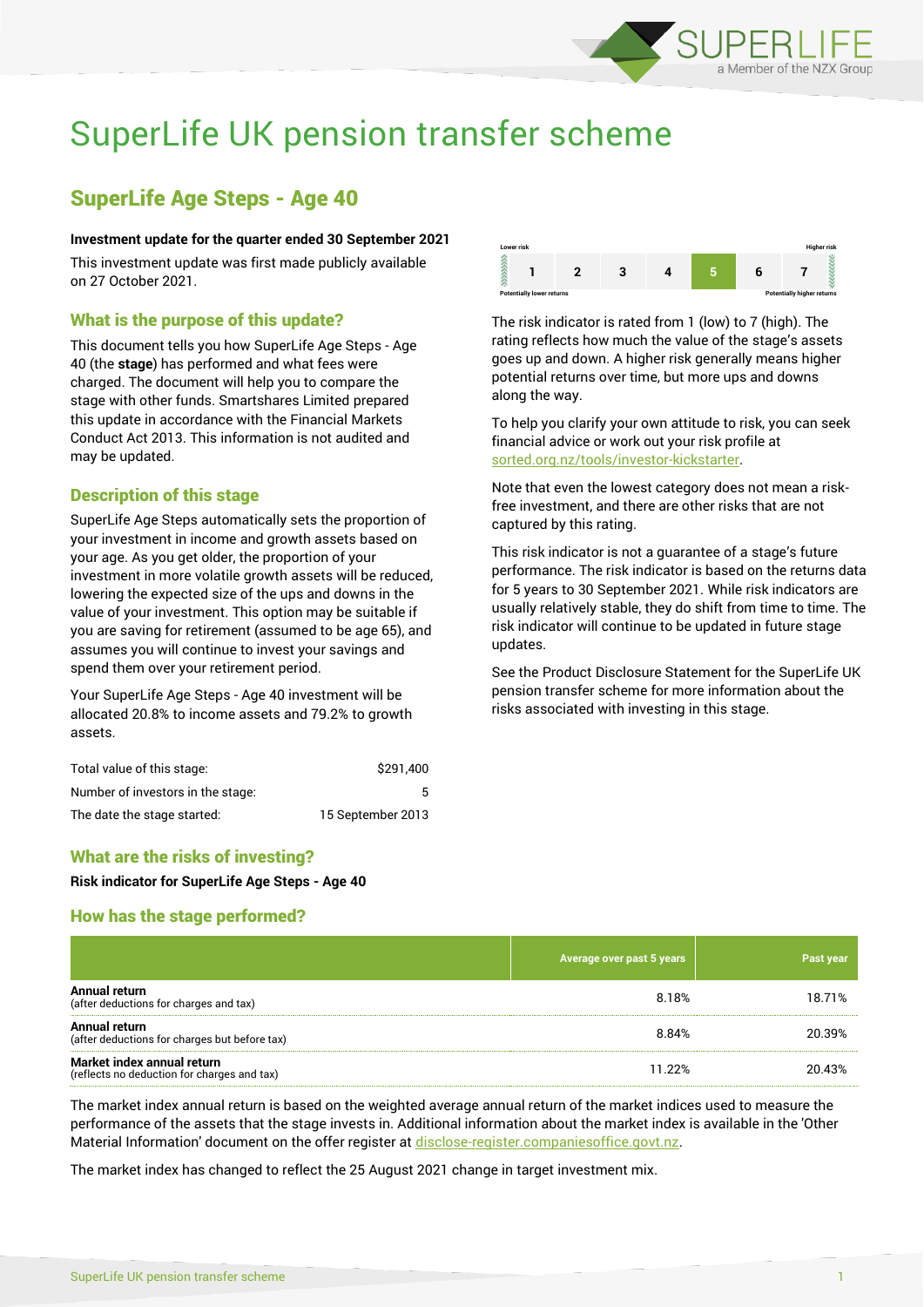

#### **Annual return graph**



This shows the return after fund charges and tax for each year ending 31 March since the fund started. The last bar shows the average annual return since the fund started, up to 30 September 2021.

**Important:** This does not tell you how the fund will perform in the future.

Returns in this update are after tax at 28%.

#### What fees are investors charged?

Investors in the SuperLife Age Steps - Age 40 are charged fund charges. In the year to 31 March 2021 these were:

|                                                                  | % per annum of fund's net<br>asset value |  |
|------------------------------------------------------------------|------------------------------------------|--|
| <b>Total fund charges</b>                                        | 0.63%                                    |  |
| Which are made up of:                                            |                                          |  |
| <b>Total management and administration</b><br>charges (estimate) | 0.63%                                    |  |
| Including:                                                       |                                          |  |
| Manager's basic fee                                              | በ.62%                                    |  |
| Other management and<br>administration charges                   | 0.01%                                    |  |
| <b>Other charges</b>                                             | Dollar amount per investor               |  |
| Administration fee                                               | \$60 per annum                           |  |

Investors may also be charged individual action fees for specific actions or decisions (for example, for transferring money into the scheme from a UK pension scheme). See the Product Disclosure Statement for the SuperLife UK pension transfer scheme for more information about those fees.

The fees set out above include GST where applicable.

Small differences in fees and charges can have a big impact on your investment over the long term.

# Example of how this applies to an investor

Jess had \$10,000 in the stage at the start of the year and did not make any further contributions. At the end of the year, Jess received a return after fund charges were deducted of \$1,871 (that is 18.71% of her initial \$10,000). Jess paid other charges of \$60. This gives Jess a total return after tax of \$1,811 for the year.

#### What does the stage invest in?

#### **Actual investment mix**

This shows the types of assets that the fund invests in.

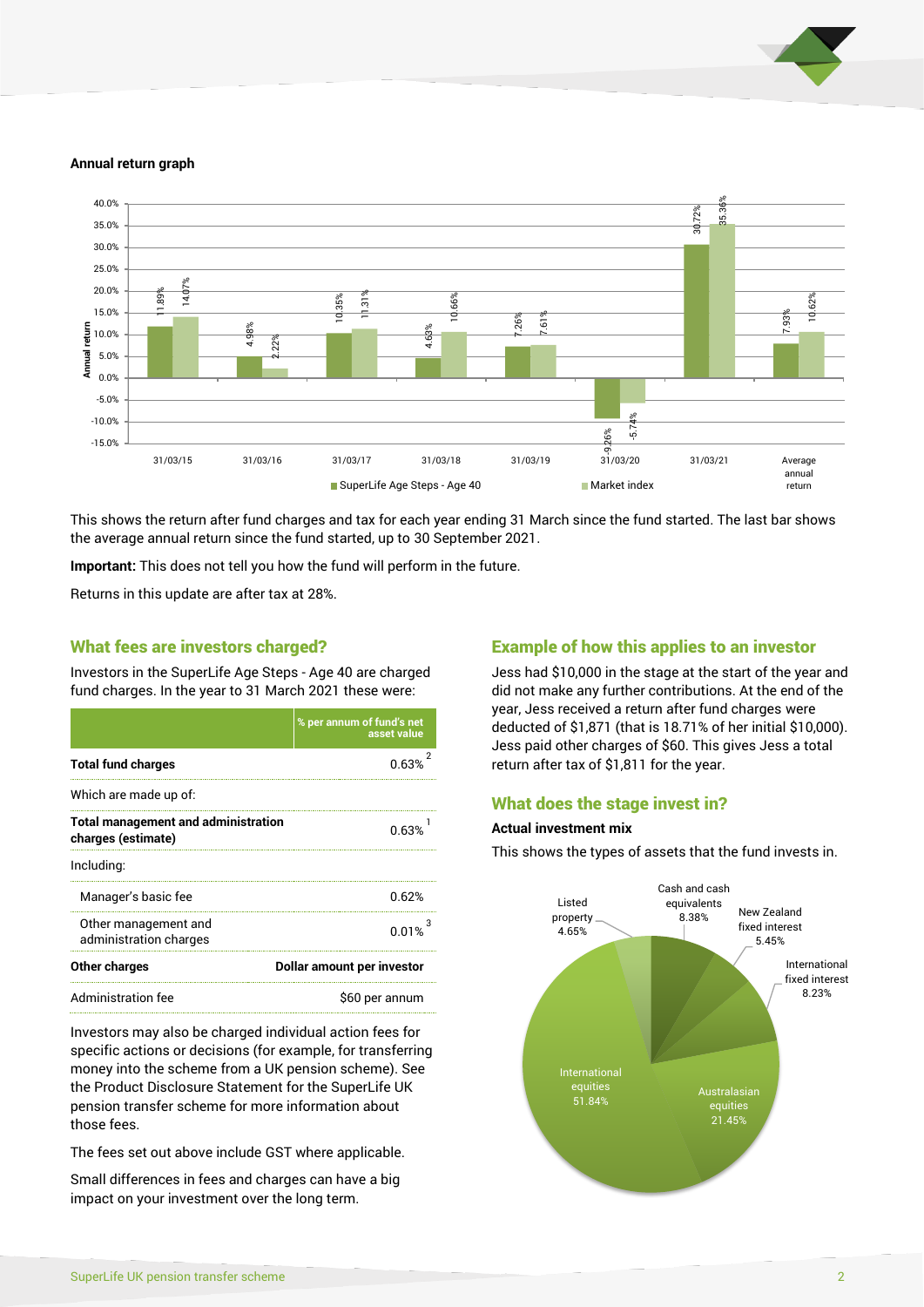

#### **Target investment mix**

This shows the mix of assets that the stage generally intends to invest in.

| <b>Asset Category</b>        | <b>Target asset mix</b>  |
|------------------------------|--------------------------|
| Cash and cash equivalents    | 6.80%                    |
| New Zealand fixed interest   | 5.60%                    |
| International fixed interest | 8.40%                    |
| Australasian equities        | 19.80%                   |
| International equities       | 51.40%                   |
| Listed property              | 4.00%                    |
| Unlisted property            | $\overline{\phantom{a}}$ |
| Commodities                  | $\overline{\phantom{a}}$ |
| Other                        | 4.00%                    |

# **Top 10 investments**

| <b>Name</b>                                                     | % of stage's net<br>asset value | <b>Type</b>                  | <b>Country</b>       | <b>Credit rating</b><br>(if applicable) |
|-----------------------------------------------------------------|---------------------------------|------------------------------|----------------------|-----------------------------------------|
| Vanguard S&P 500 ETF                                            | 7.90%                           | International equities       | United States        |                                         |
| Vanguard FTSE Europe ETF                                        | 7.03%                           | International equities       | <b>United States</b> |                                         |
| Vanguard Total World Stock ETF                                  | 6.94%                           | International equities       | <b>United States</b> |                                         |
| Vanguard FTSE Emerging Markets ETF                              | 5.57%                           | International equities       | <b>United States</b> |                                         |
| iShares Global Aggregate Bond UCITS ETF                         | 5.08%                           | International fixed interest | Ireland              |                                         |
| Vanguard FTSE Pacific ETF                                       | 4.38%                           | International equities       | <b>United States</b> |                                         |
| Vanguard Mid-Cap ETF                                            | 4.10%                           | International equities       | <b>United States</b> |                                         |
| Vanguard Small-Cap ETF                                          | 3.44%                           | International equities       | <b>United States</b> |                                         |
| Vanguard International Property Securities<br>Index Fund Hedged | 2.82%                           | Listed property              | Australia            |                                         |
| <b>ANZ NZD Current Account</b>                                  | 2.81%                           | Cash and cash equivalents    | New Zealand          | AA-                                     |
|                                                                 |                                 |                              |                      |                                         |

The top 10 investments make up 50.08% of the stage's net asset value.

# **Currency hedging**

The stage invests into funds which hedge their foreign currency exposure.